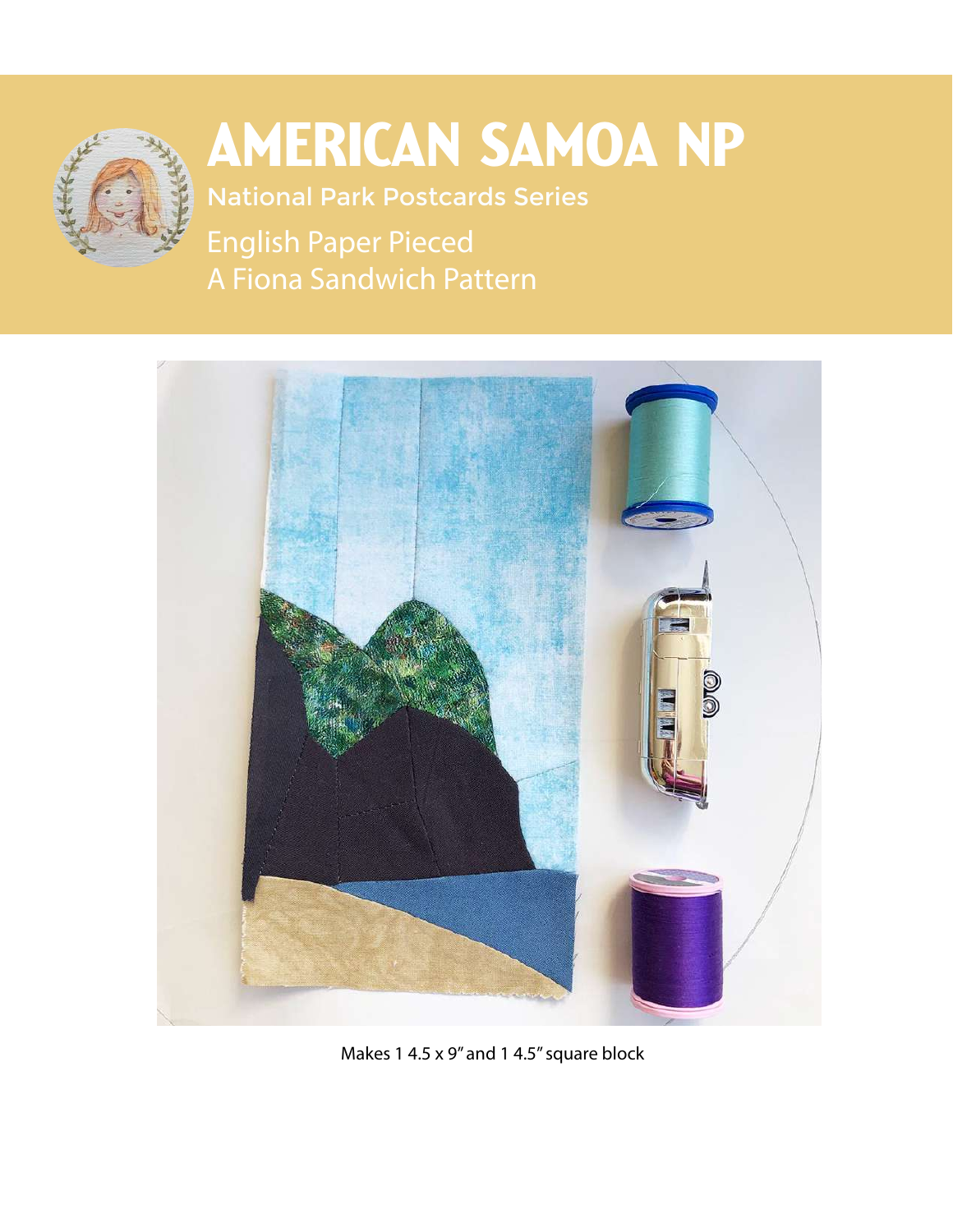Our family has a particular fondness of National Parks. We love the quietness of the campgrounds (and the larger sites compared to RV parks where you may feel like you're herded. These blocks remind me of the National Parks and the American West. The motifs are more modern in their interpretation, which makes for easy blocks to piece.

Be sure to have all the arrows point in the same direction. This will alleviate any stress from pieces being swapped, and piecing headaches.

This is a project that is best to glue baste, because of the size of the pieces.

Each block will use between 2-4 5" charms. Some are more tricky to use directional fabrics - like the teepee, you'd need to use 2 5" charms for the background, if you use directional fabric. I chose to use a nondirectional fabric, so I could use 1 charm, instead of 2.

You may want to hang on to small scraps. I was able to use pieces I'd normally toss by saving them.

Some of the blocks are in color. This is for your convenience, you can print them in black and white.

I have put piecing instructions for each block, but they aren't required. They may be helpful for you.

Please be sure to use hashtag #NationalParkQuilt so I can see your lovely work, and follow your progress! I can't wait to see how you piece through the National Parks!

For tips and terms, please visit fionasandwich.com/blog and my youtube channel. I have tips on easing, working with small pieces, etc.

## Fabric Requirements:

Each block will use between 2-4 5" charms. Some are more tricky to use directional fabrics - like the teepee, you'd need to use 2 5" charms for the background, if you use directional fabric. I chose to use a nondirectional fabric, so I could use 1 charm, instead of 2.

You may want to hang on to small scraps. I was able to use pieces I'd normally toss by saving them. THESE ARE APPROXIMATIONS, and based on non-directional fabric.

Pillow: (4 wide x 4 long; 18 x 18") 32 - 64 charms depending on the blocks you choose to use

Quilt: (10 wide x 15 long; 45 x 67.5") 300 - 600 depending on the blocks you use

> 1" test print square

Copyright: This pattern cannot be duplicated for commercial use, or for friend, f  $\mathfrak{f}$ amily. You may print and use this as many times as you'd like for personal use.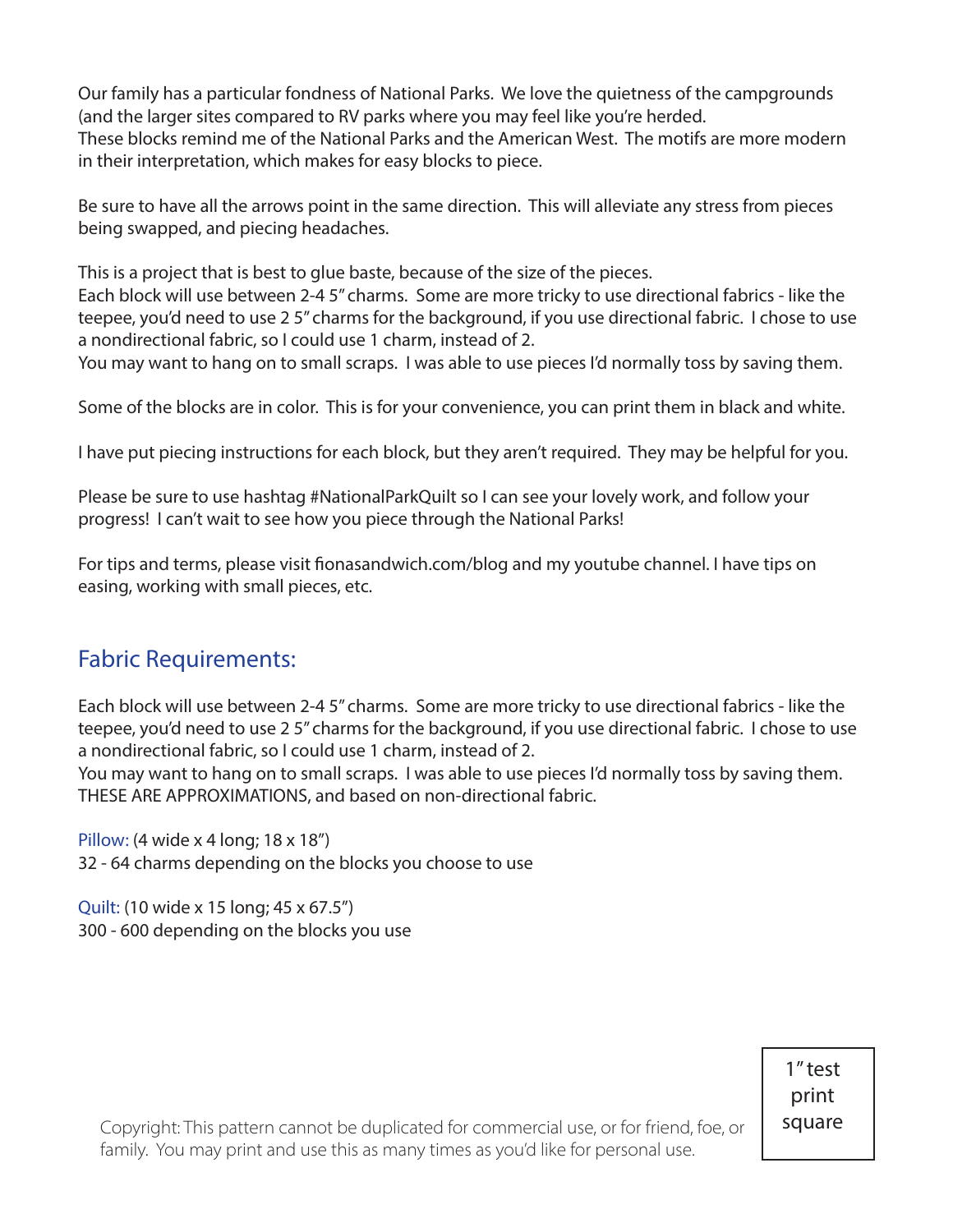Tips for Tiny Pieces - This example uses an enclosed rectangular shape, but the principles can be used for any small pieces. I have a blog post and a video on this, but sometimes pictures are more helpful.



1. Put a bit of glue on the back of the paper template to hold the piece in place.



2. I almost always start gluing with the shortest edge. To deal with the corners, I pinch them to create a 45 degree angle. It doesn't really matter how the seams nest. It matters more to me how tight the pieces can fit together.



3. When you are basting the small piece think of the order they need to be joined. For the example, you can see that I did not baste the top (shown on the bottom, where my finger is, or the sides. I am most concerned about joining the middle piece (beige) to one purple piece, then attaching another purple piece on the other side.

See that only 2 sides of the 2 pieces are basted, and they are joined in the middle. After they are joined, I will lift the sewn edge on the beige piece, and open it. Then I will glue the opposite edge to the template. Then sew the additional purple piece, so the beige piece is enclosed.

Again, my goal at this stage is to join purplebeige-purple, then the piece along the bottom. I'm not concerned with basting all sides.



4. Now I have a straight edge. Since the 3 pieces are joined, and I must join the next piece, I will lift the sewn edges of the purple pieces, and baste the exterior edges. I still have not basted the opposite edge. You will now have 3 sides basted.



5. You will notice that the bulk of the fabric made one unit longer than the other. This is ok! Clip one edge to hold in place - make sure that the corners line up as best you can. Take a couple stitches, then line up the other end, and use your thumb to ease in place.

6. Lift up the seams in the corners on the opposite side, and baste the pieces to create a straight line (it should look like Step 4. Baste and repeat Step 5.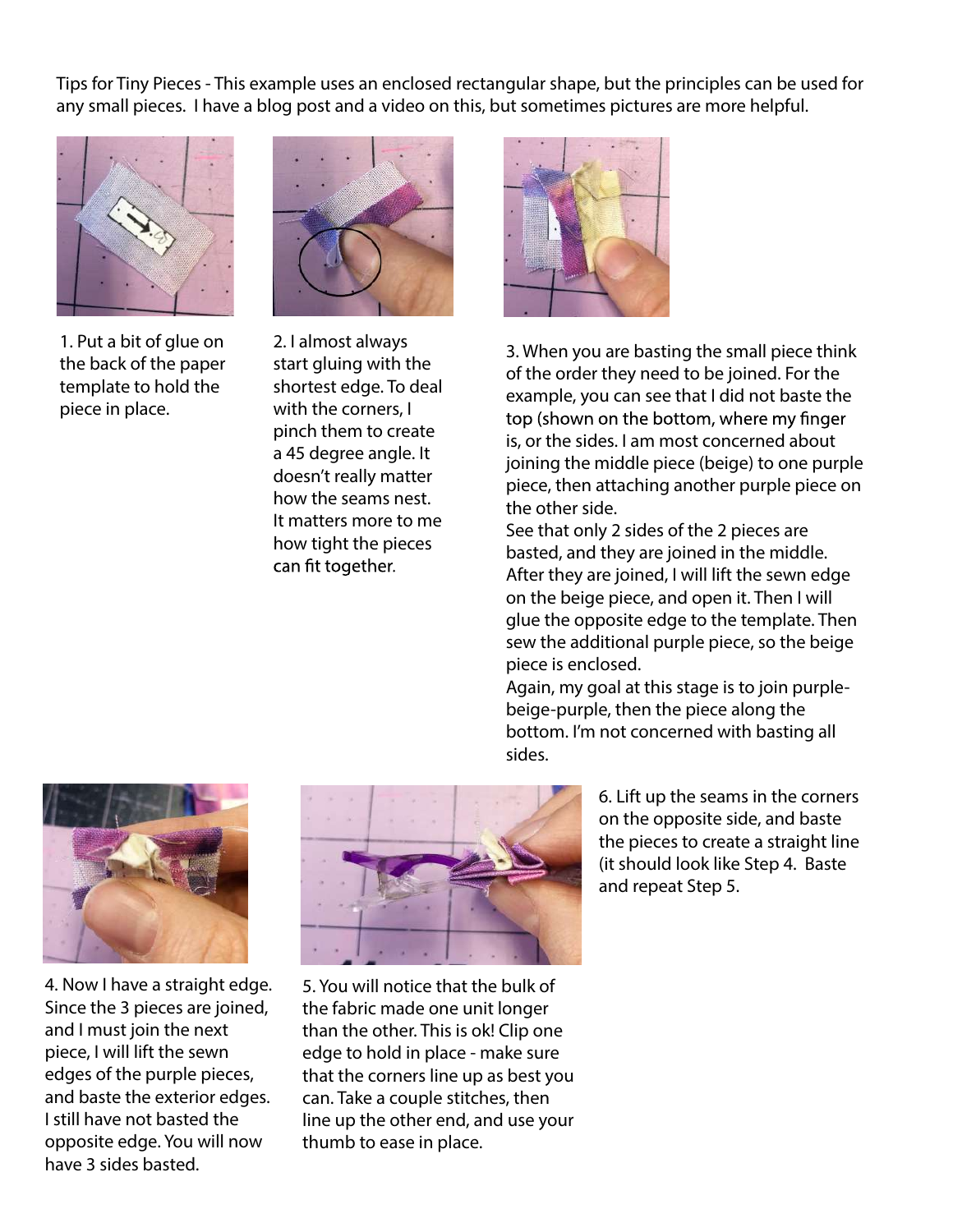

Pieces 1 & 2 can be different shades of black/rock. If you want to make the rocks all the same color, you can cut 1, 2 & 5 as one piece. Join pieces 1 & 2. Join 3 to 1-2. Join 4 to 1-3. Join 5 to 1-4. Tape 6 to 1-5, and join. Join 7 to 1-6. Join 8 to 1-7. Set aside. Join 9 to 10. Join 11 to 9-10. Join 12 to 9-11. Tape 9-12 to 1-8, and join. Set aside.

Join 13 to 14. Join 13-14 to 1-12.